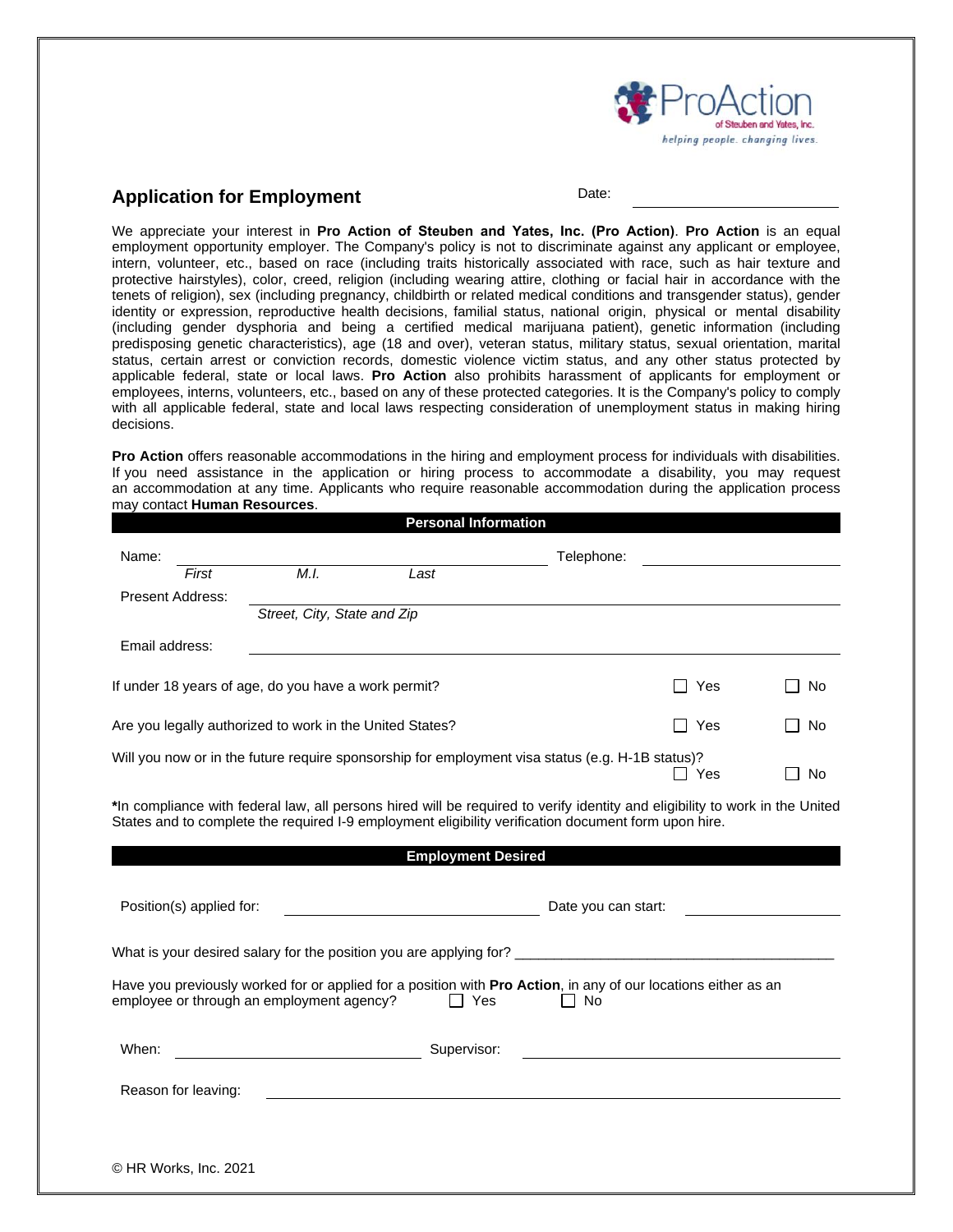# **General Information**

| Are you related to or in a close personal relationship with anyone now employed at <b>Pro Action</b> ? (An answer of "Yes"<br>will not automatically disqualify you from the position for which you are applying.) $\Box$ Yes<br>l I No |                                                           |                    |  |  |  |
|-----------------------------------------------------------------------------------------------------------------------------------------------------------------------------------------------------------------------------------------|-----------------------------------------------------------|--------------------|--|--|--|
| If yes, state name(s) and their work location:                                                                                                                                                                                          |                                                           |                    |  |  |  |
|                                                                                                                                                                                                                                         |                                                           |                    |  |  |  |
| Are you available to work overtime as needed?                                                                                                                                                                                           | Yes<br>. .                                                | No<br>$\mathbf{I}$ |  |  |  |
| Are you available to work weeknight?                                                                                                                                                                                                    | Yes<br>$\Box$                                             | No<br>$\mathsf{L}$ |  |  |  |
| Are you available to work weekends?                                                                                                                                                                                                     | Yes<br>$\blacksquare$                                     | No                 |  |  |  |
| <b>Referral Information</b>                                                                                                                                                                                                             |                                                           |                    |  |  |  |
| How did you learn about Pro Action?                                                                                                                                                                                                     |                                                           |                    |  |  |  |
| <b>Source</b>                                                                                                                                                                                                                           | List Name of Referring Employee or Source (if applicable) |                    |  |  |  |
| <b>Current Employee</b>                                                                                                                                                                                                                 |                                                           |                    |  |  |  |
| Newspaper Ad                                                                                                                                                                                                                            |                                                           |                    |  |  |  |
| LinkedIn                                                                                                                                                                                                                                |                                                           |                    |  |  |  |
| Company website                                                                                                                                                                                                                         |                                                           |                    |  |  |  |
| Other                                                                                                                                                                                                                                   |                                                           |                    |  |  |  |

## **Work Experience**

List all your work experience (starting with your most recent employer). You may attach additional sheets of paper.

| Dates Employed: | <b>Employer Information:</b> |
|-----------------|------------------------------|
| From:           | Name of Employer:            |
|                 | Address:                     |
|                 |                              |
| To:             | Job Title:                   |
|                 | Name of Supervisor:          |
|                 | Phone Number:                |

Reason for Leaving:

| <b>Dates Employed:</b> | <b>Employer Information:</b> |
|------------------------|------------------------------|
| From:                  | Name of Employer:            |
|                        | Address:                     |
|                        |                              |
| To:                    | Job Title:                   |
|                        | Name of Supervisor:          |
|                        | Phone Number:                |

Briefly describe your job duties and work experience:

Reason for Leaving: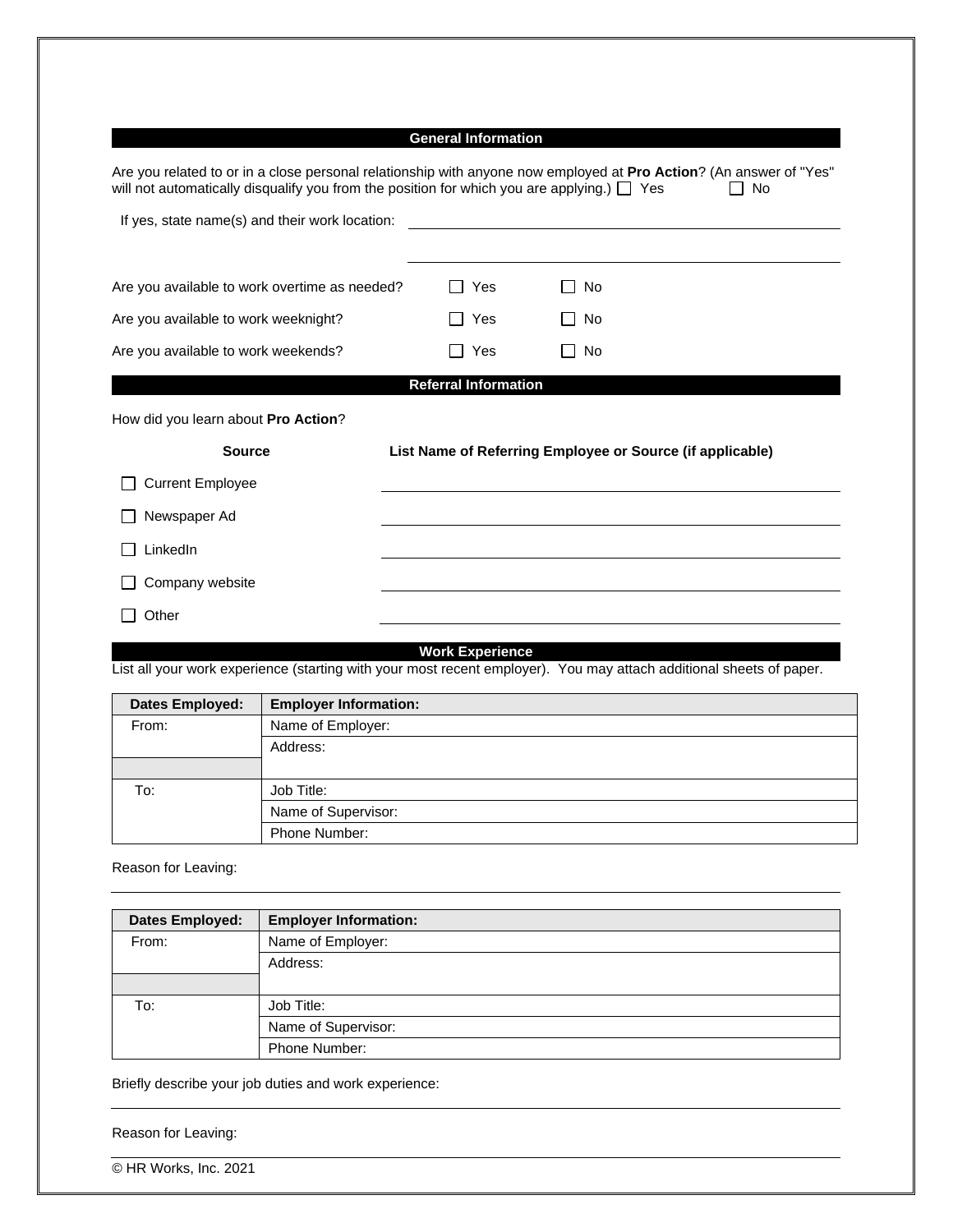| <b>Dates Employed:</b> | <b>Employer Information:</b>                                 |  |
|------------------------|--------------------------------------------------------------|--|
| From:                  | Name of Employer:                                            |  |
|                        | Address:                                                     |  |
|                        |                                                              |  |
| To:                    | Job Title:                                                   |  |
|                        | Name of Supervisor:                                          |  |
|                        | Phone Number:                                                |  |
|                        | <b>Briefly describe your job duties and work experience:</b> |  |

Briefly describe your job duties and work experience:

Reason for Leaving:

|                                                                                 |                                                                                                                     | <b>Education</b>                                                       |                  |                                                                                                                          |
|---------------------------------------------------------------------------------|---------------------------------------------------------------------------------------------------------------------|------------------------------------------------------------------------|------------------|--------------------------------------------------------------------------------------------------------------------------|
|                                                                                 |                                                                                                                     |                                                                        |                  |                                                                                                                          |
| <b>Highest Grade Completed:</b>                                                 |                                                                                                                     |                                                                        |                  |                                                                                                                          |
|                                                                                 | <b>Grade School</b><br>$\begin{array}{c}\n\Box 2 \Box 3 \Box 4 \Box 5 \Box 6 \Box 7 \Box 8\n\end{array}$            | <b>High School</b><br>$\Box$<br>9 $\Box$ 10 $\Box$ 11 $\Box$ 12 $\Box$ |                  | <b>College</b><br>$\begin{array}{ccccccccccccccccc}\n\square & 1 & \square & 2 & \square & 3 & \square & 4\n\end{array}$ |
| Name of last school<br>attended:                                                |                                                                                                                     |                                                                        |                  |                                                                                                                          |
| Degree Obtained:                                                                |                                                                                                                     |                                                                        |                  |                                                                                                                          |
| License, Vocational or Trade Training:                                          |                                                                                                                     |                                                                        |                  |                                                                                                                          |
|                                                                                 |                                                                                                                     | <b>Professional References</b>                                         |                  |                                                                                                                          |
|                                                                                 | Please give the names of three persons not related to you, whom you have known professionally at least three years. |                                                                        |                  |                                                                                                                          |
| <b>Name</b>                                                                     | <b>Email Address</b>                                                                                                |                                                                        | <b>Telephone</b> | <b>Years Known</b>                                                                                                       |
|                                                                                 |                                                                                                                     |                                                                        |                  |                                                                                                                          |
|                                                                                 |                                                                                                                     |                                                                        |                  |                                                                                                                          |
|                                                                                 |                                                                                                                     |                                                                        |                  |                                                                                                                          |
|                                                                                 |                                                                                                                     |                                                                        |                  |                                                                                                                          |
| May we contact your present employer at this time?                              |                                                                                                                     | □ Yes                                                                  | No               |                                                                                                                          |
|                                                                                 | <b>Job-Related Skills and Qualifications</b>                                                                        |                                                                        |                  |                                                                                                                          |
|                                                                                 | Please summarize your job-related skills and qualifications:                                                        |                                                                        |                  |                                                                                                                          |
|                                                                                 |                                                                                                                     |                                                                        |                  |                                                                                                                          |
|                                                                                 |                                                                                                                     |                                                                        |                  |                                                                                                                          |
|                                                                                 |                                                                                                                     |                                                                        |                  |                                                                                                                          |
|                                                                                 |                                                                                                                     | <b>Additional Employment Inquiries</b>                                 |                  |                                                                                                                          |
|                                                                                 | *If applying for a position that will include driving:                                                              |                                                                        |                  |                                                                                                                          |
| If hired, can you provide a valid driver's license?                             |                                                                                                                     | Yes                                                                    | No               |                                                                                                                          |
| If hired, can you provide evidence of insurance or insurability, if applicable? |                                                                                                                     |                                                                        |                  | _ Yes _ No                                                                                                               |
| © HR Works, Inc. 2021                                                           |                                                                                                                     |                                                                        |                  |                                                                                                                          |